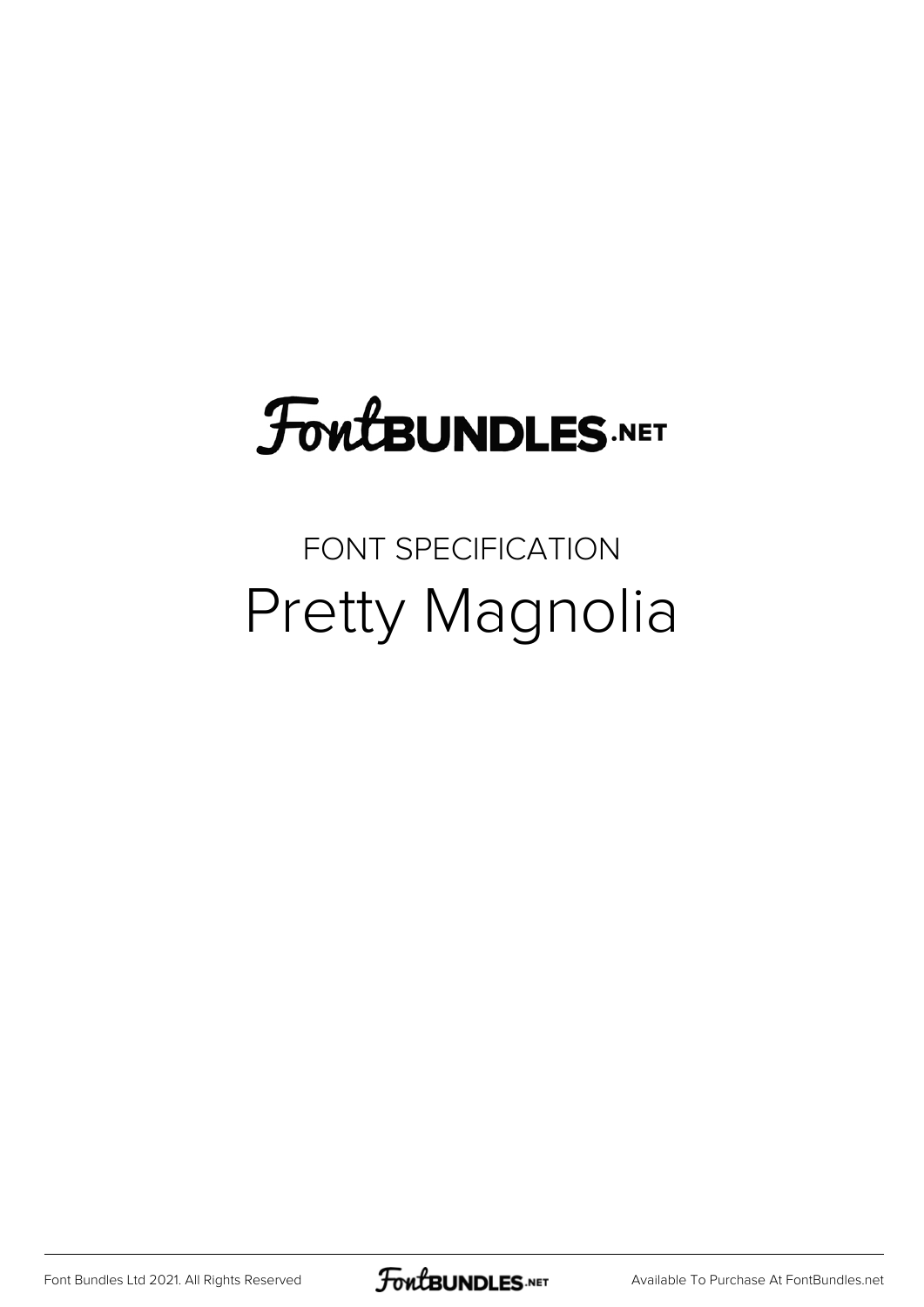#### Pretty Magnolia - Regular

**Uppercase Characters** 

# ABCDEFGHIJKLMNOPQRSTUVWXYZ

Lowercase Characters

### ABCDEFGHIJKLMNOPQRSTUVWXYZ

**Numbers** 

## 0123456789

**Punctuation and Symbols** 

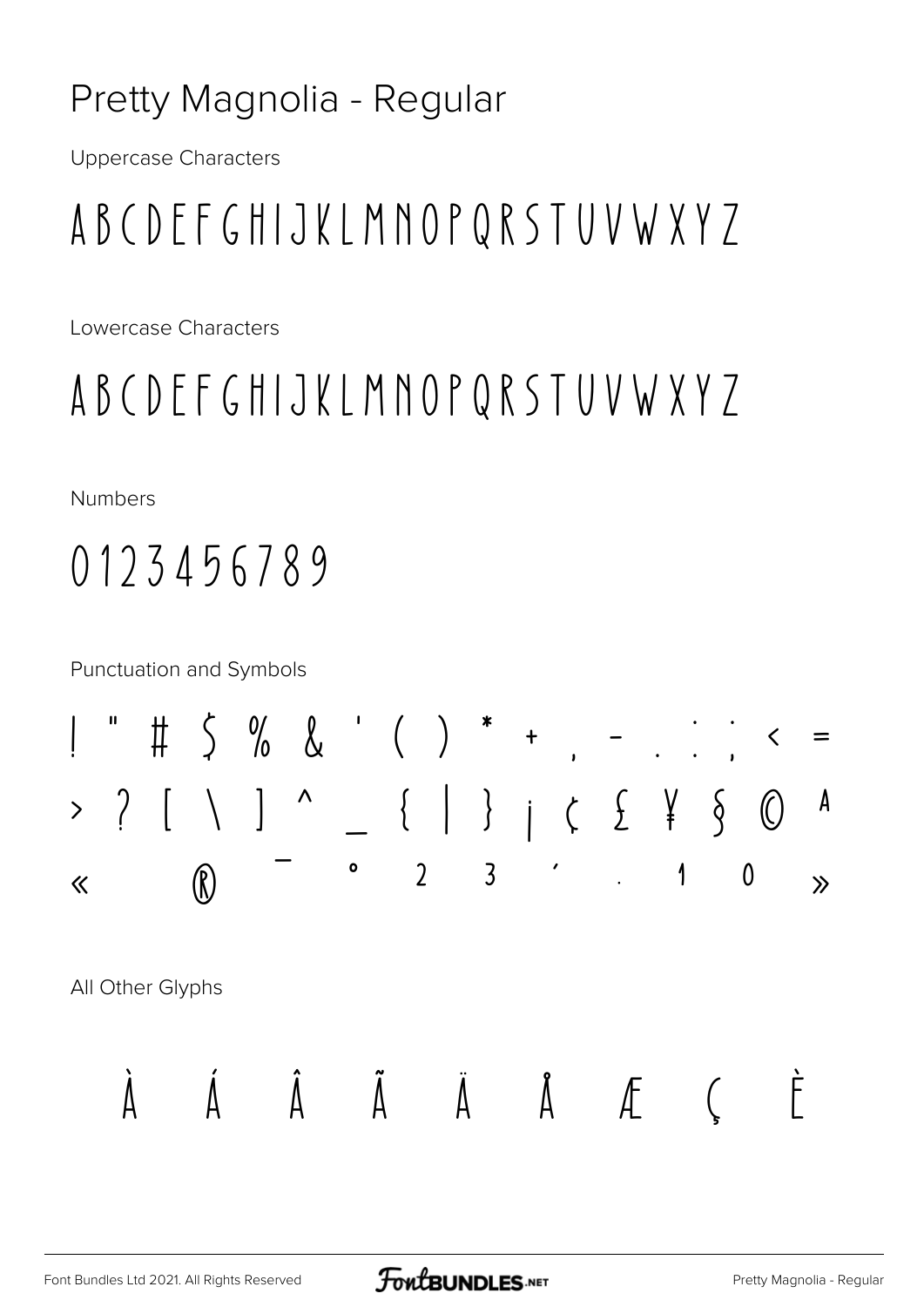